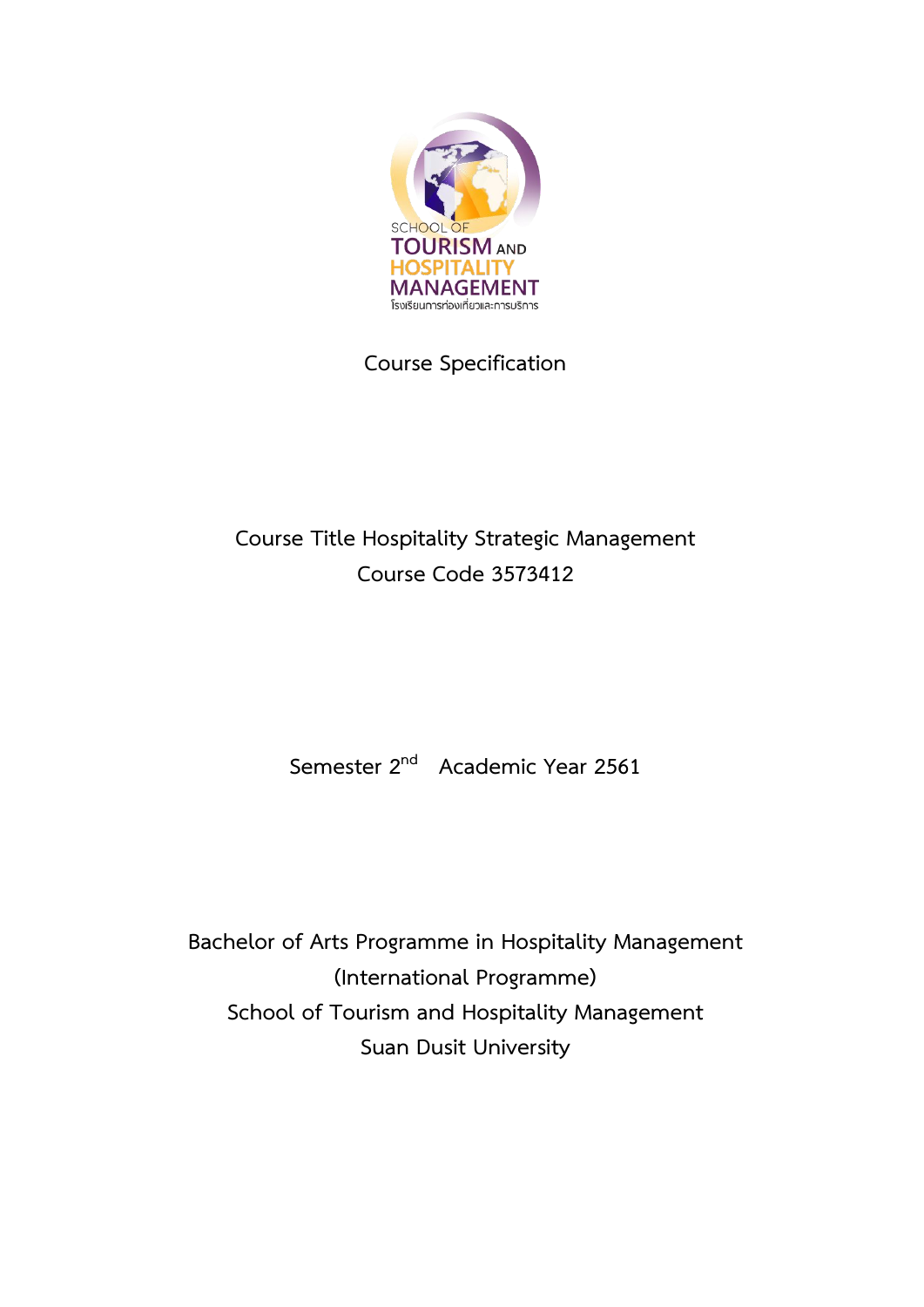# **Content**

# Page

| Section 1 | General information                             | ζ  |
|-----------|-------------------------------------------------|----|
| Section 2 | Aims and Objectives                             | 4  |
| Section 3 | Course Description and Implementation           | 4  |
| Section 4 | Development of Students' Learning Outcomes      | 5  |
| Section 5 | Teaching and Evaluation Plans                   |    |
| Section 6 | Teaching Materials and Resources                | 13 |
| Section 7 | Evaluation and Improvement of Course Management | 14 |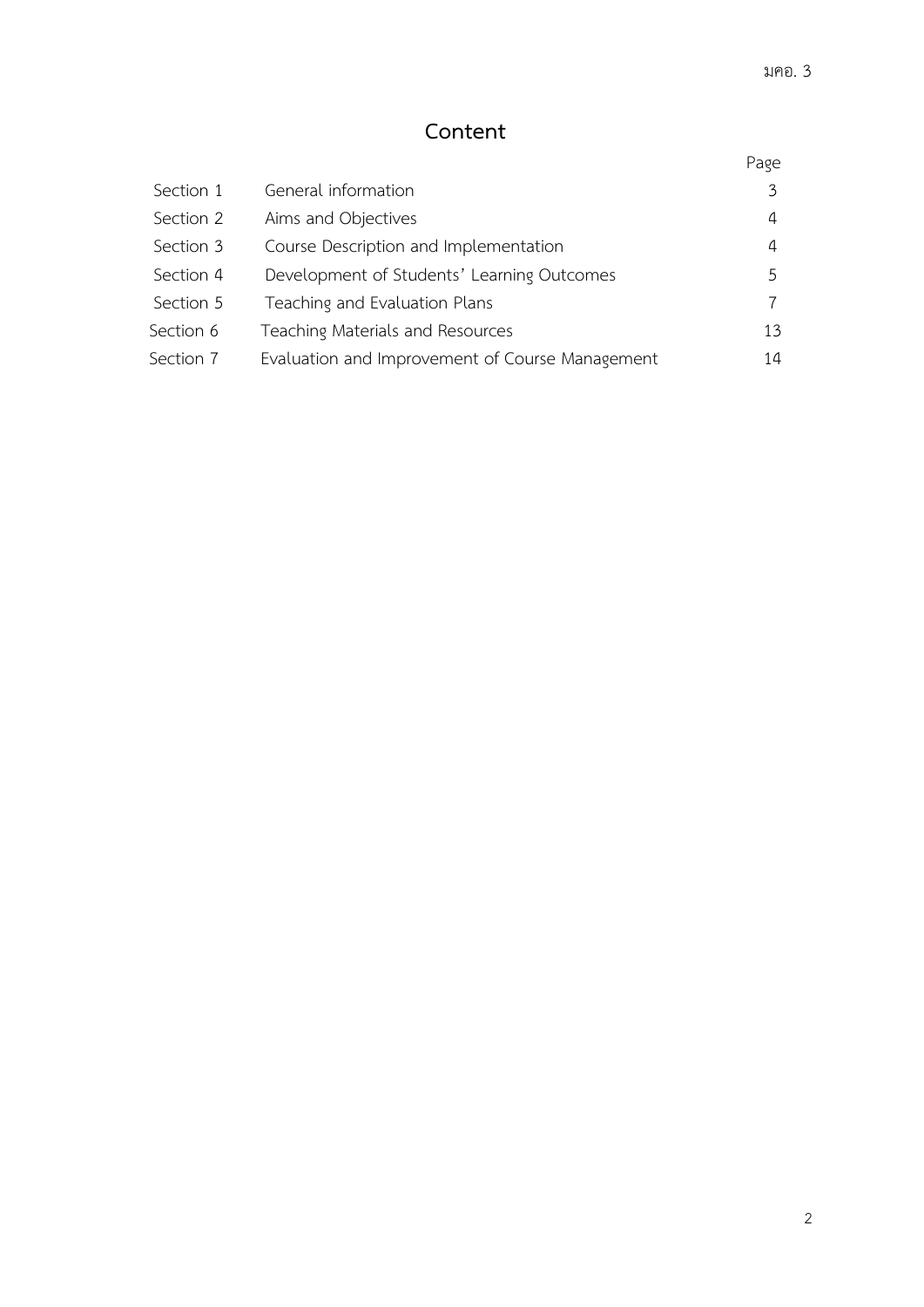## **Course Specification**

| Name of institution       | Suan Dusit University                        |
|---------------------------|----------------------------------------------|
| Campus/faculty/department | School of Tourism and Hospitality Management |

## **Section1 General Information**

### **1. Course code and course title**

3573412 Hospitality Strategic Management

## **2. Number of credits**

3(3-0-6)

## **3. Curriculum and type of subject**

3.1 Bachelor of Arts Programme in Hospitality Management

3.2 Type of Subject Core course

## **4. Responsible faculty members**

**4.1 course coordinator** Dr.Jirusth Sirasirirusth

 **4.2 Instructors** Dr.Jirusth Sirasirirusth **Section** A1

### **5. Semester / year of study**

Semester 2nd academic year 2561 / 3th

## **6. Pre-requisite (if any)**

None

## **7. Co-requisites (if any)**

None

### **8. Venue of study**

Suan Dusit University

### **9. Date of latest revision**

Nov 25, 2018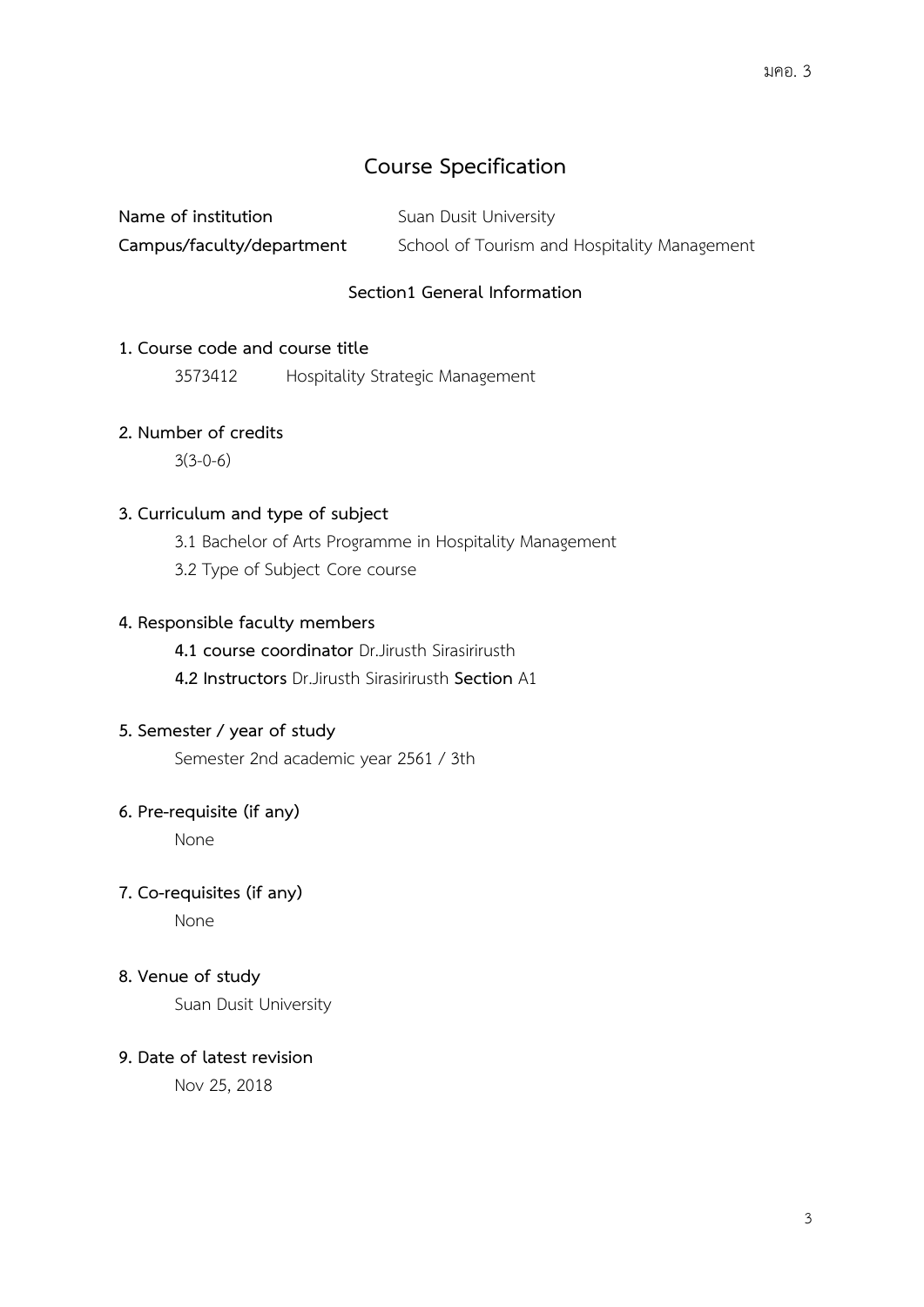## **Section 2 Aims and Objectives**

### **1. Aims of the Course**

After successful completion of this course, students will be able to :

- Enable to understand the introduction of key concepts associated with global tourism and hospitality strategic management and the practical experience of analysis in, and application to, contemporary case studies.
- Enable to examine application of tourism and hospitality strategic management concepts and practice to the operation of key organizations and enterprises in various to tourism and hospitality industry sectors.
- Enable to encourage creative strategic management problem solving in preparation for graduate entry into the workforce.
- Enable to understand and have awareness of hospitality and tourism management professional standards and ethics and as well as able to work as a team and motivate others to work.
- Enable to apply analytical tools and conceptual frameworks to solve business problems.

#### **2. Objectives of Course Development/Modification**

To add the information technology as well as active learning is given during class discussion. The course is designed to be appropriate and up-to-date with the current situation.

#### **Section 3: Course Description and Implementation**

#### **1. Course Description**

Concepts, forms and components in relation to hospitality strategic management; identifying vision and mission, setting goal, analyzing internal and external environment, generating and selecting strategies in different levels for sustainable competitive advantage, implementing the most excellent strategies under moral and business ethics.

| Lecture<br>(Hour) | Additional class<br>(Hour) | Laboratory/field<br>trip/internship<br>(Hour) | Self-study<br>(Hour) |
|-------------------|----------------------------|-----------------------------------------------|----------------------|
| 45                | -                          | ۰                                             | 90                   |

#### **2. Number of Hours per Semester**

### **3. Number of hours that the lecturer provides individual counseling and guidance**

The faculty member provides academic advice and guidance to students (individual/group) 3 hours/week. Time and date will be informed at the first section.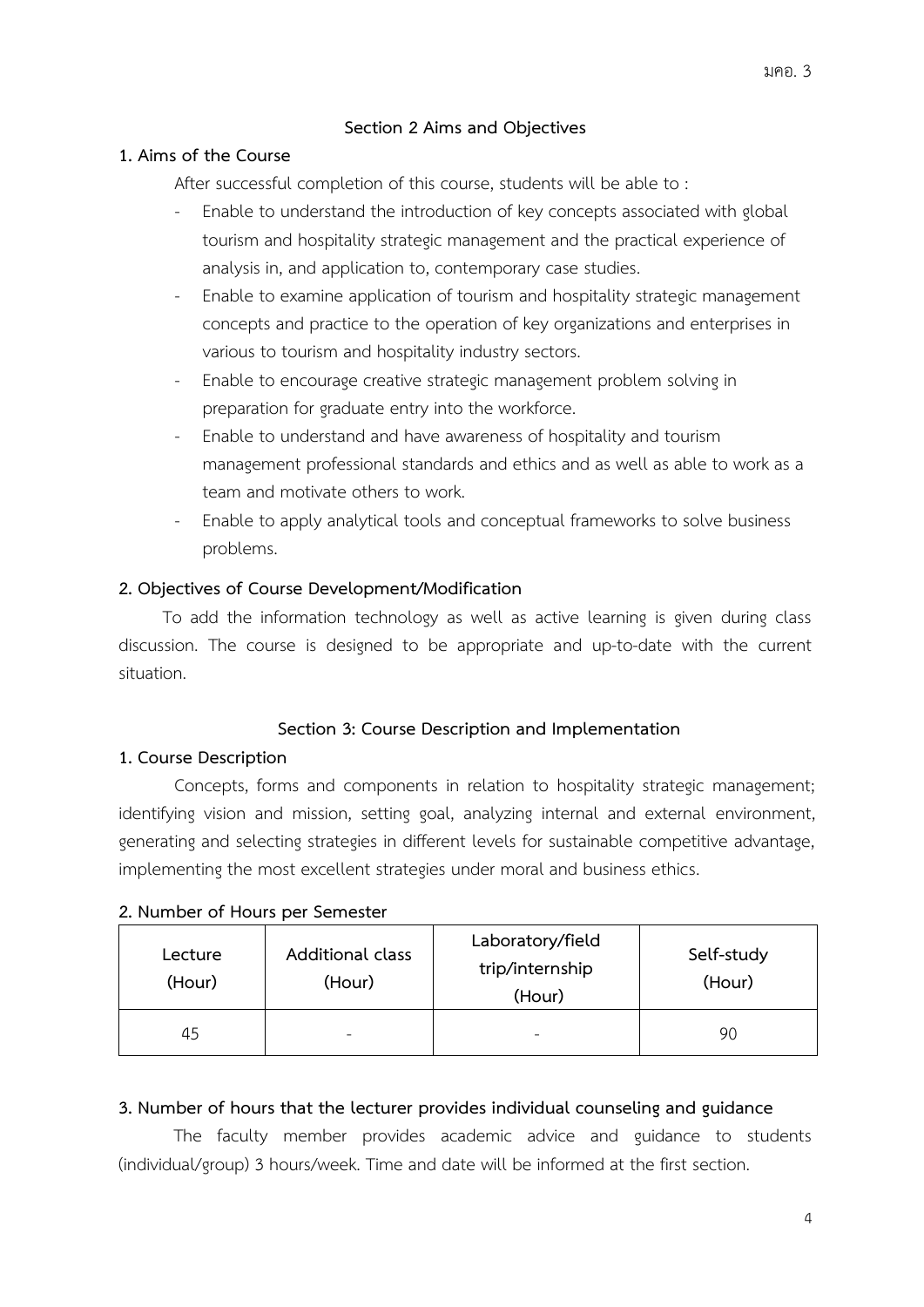## **Section 4 Development of Students' Learning Outcomes**

#### **1. Morality and Ethics**

- **1.1 Expected outcome on morality and ethics**
	- **(1) To realize good values, moral conscience and ethics, to be able to deal with the conflicts relating to profession etiquette.**
		- (2) To be self and social responsible with good attitude and behaviour.
		- (3) To responsible of duties, good membership and develop leadership skills and act as a role model to others.
		- (4) To be disciplined and follow the organisational and social rules and regulations.

#### **1.2 Teaching methods**

Apply moral conscience and ethics during class discussion. Given individual and group assignments for Honest, Responsibility for assigned tasks. As well as, Punctuality in delivery and attendance.

## **1.3 Evaluation methods**

Observation and deliberation are comply during class discussion. Punctuality in delivery and attendance.

#### **2. Knowledge development**

#### **2.1 Expected outcome on Knowledge and skills development**

 **(1) To understand the important principles and theories of hospitality organisational behavioural and interpersonal skills, international marketing, tourist behaviour and related skills systematically and globally.**

(2) To be able to integrate knowledge of hospitality with other related fields.

(3) To understand research designs and methodology in order to solve

organisation problems and to develop organisation knowledge management.

#### **2.2 Teaching methods**

(1) Teaching by lecture and use of teaching materials such as textbooks, PowerPoint,

etc.

- (2) Discussion of key issues related to the subject matter;
- (3) Assigning to students, both individual and group work.

## **2.3 Evaluation methods**

- (1) Analyze of individual performance / assigned tasks.
- (2) Mid-term and Final exam test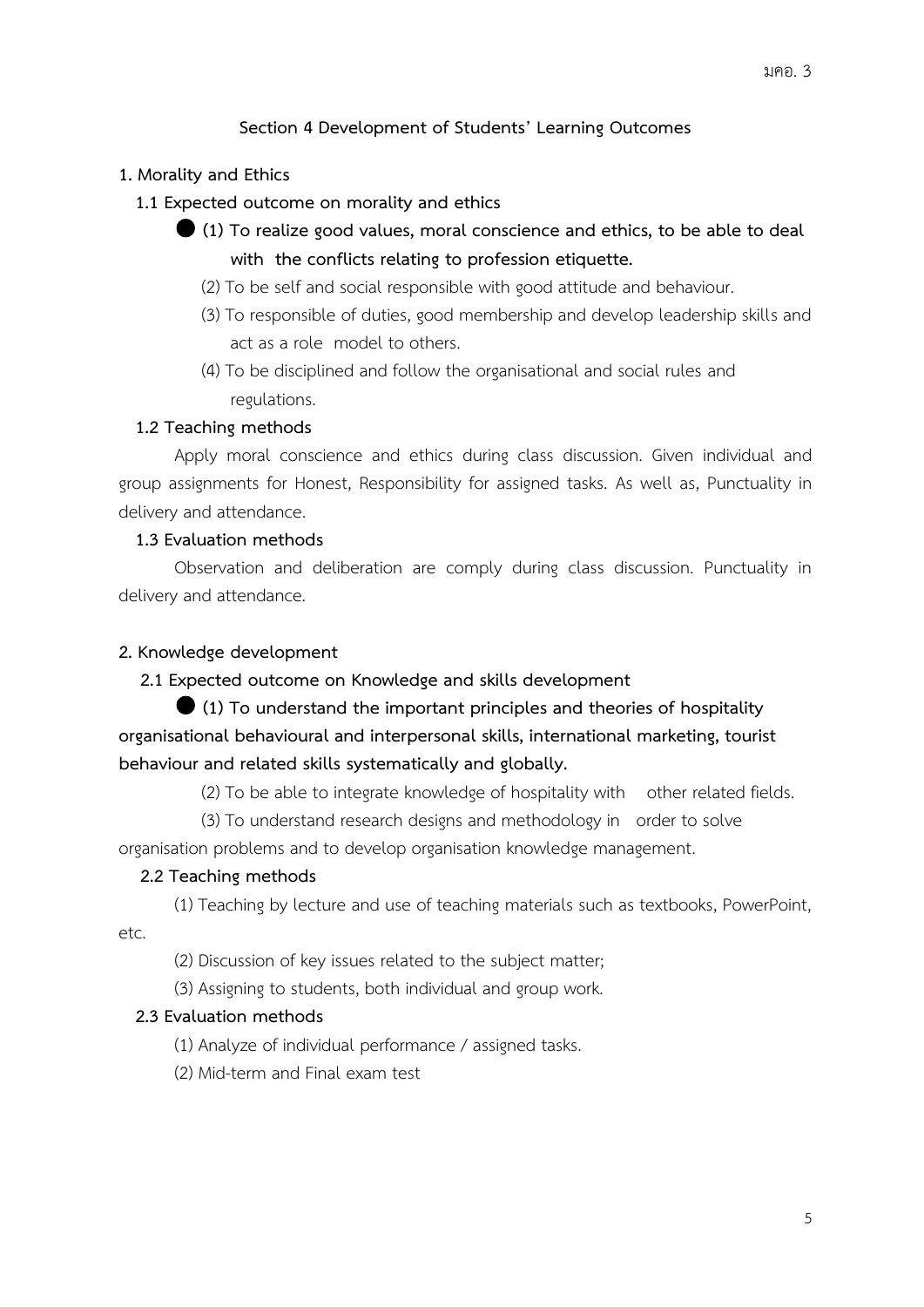#### **3. Intellectual Knowledge Innovation**

 **3.1 Expected outcome on Intellectual Knowledge Innovation**

 **(1) To be able to evaluate and analyse data, and able to think critically and systematically in order to find cause, effect, and resolution of the problems in depth.**

 (2) To be able to apply methodologies, synthesis, evaluation both practically and theoretically in actual operations.

 **(3) To be able to suitably apply knowledge and innovation in business term and able to adapt innovation technology to the profession and related fields.**

#### **3.2 Teaching methods**

(1) Case study analysis

(2) Delegate tasks related to the use of acquired knowledge to solve problems of hospitality business.

#### **3.3 Evaluation methods**

(1) Analysis of case study and assignments

(2) Final examination by focusing on the exam with the analysis and application of the knowledge and the content of the lessons learned.

#### **4. Interpersonal Skills and Responsibility**

## **4.1 Expected outcome on Interpersonal Skills and Responsibility**

 $\overline{O}$  (1) To be able to work with others and solve the problems both as a good leader and a good team member.

 **(2) To be able to develop self – improvement continuously on professional learning improvement based on international criterion.**

#### **4.2 Teaching methods**

Assigned to work together as a group. The emphasis is on the knowledge learned in the subject and the application of knowledge. As well as, the discussion and presentation of group work are applied.

## **4.3 Evaluation methods**

Assess the behavior in the classroom. Group activities in discussions and presentations are applied.

#### **5. Numerical Analysis and Information Technology Skills**

### **5.1 Expected outcome on Numerical Analysis and Information Technology Skills**

 (1) To be able to apply foreign languages effectively when communicate both academically and professionally.

 (2) To be able to communicate effectively with foreigners from different culture in different situation.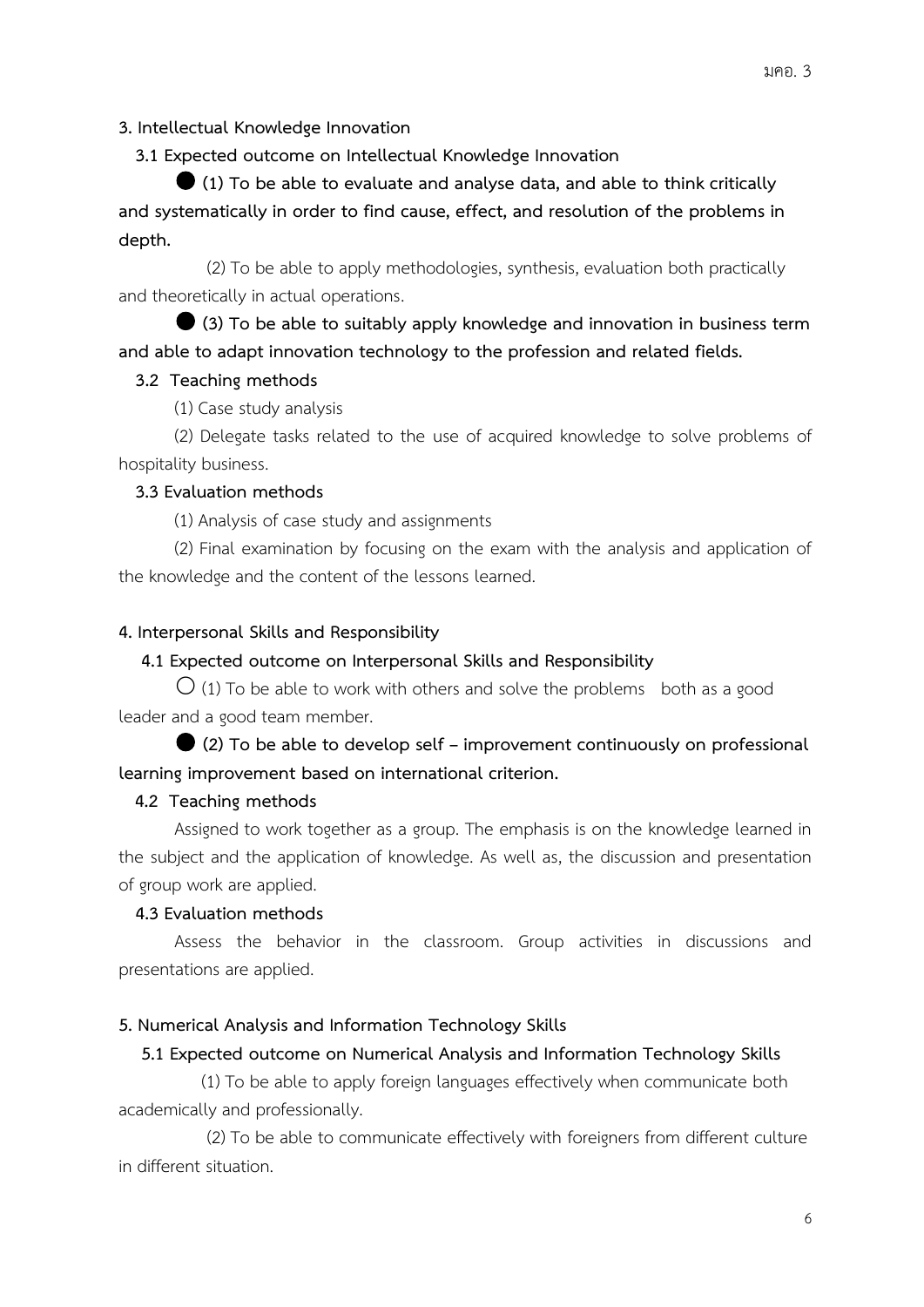**(3) To be able to use information technology suitably in different** 

## **operations.**

 (4) To be able to analyse and interpret data, facts, figures, statistics and/or numerical related tasks efficiently.

## **5.2 Teaching methods**

(1) Assign students to self-study from E-Learning websites and giving class activities by using the knowledge gained from the study in the subject matter.

(2) Required students to perform their work by using the appropriate format and technology.

## **5.3 Evaluation methods**

Evaluate the assignment and presentation in the class are required.

## **Section 5 Teaching and Evaluation Plans**

| Week         | <b>Topic</b>                  | Hour           | Teaching & Learning Activities,<br>Instructional Media (if any) | Instructor    |
|--------------|-------------------------------|----------------|-----------------------------------------------------------------|---------------|
| $\mathbf{1}$ | Course introduction and       | $\overline{3}$ | Teaching & Learning Activities                                  | Dr.Jirusth    |
|              | Overview                      |                | 1. Introduction Purpose of                                      | Sirasirirusth |
|              | -Course syllabus overview     |                | Teaching and Evaluation                                         |               |
|              | -Course objective and         |                | 2. Describe and discuss                                         |               |
|              | evaluation                    |                | students' issues related to the                                 |               |
|              | -Introduction to Hospitality  |                | subject.                                                        |               |
|              | Strategic Management          |                | 3. Assign students to create a                                  |               |
|              | Learning Outcome              |                | Mind Map.                                                       |               |
|              | Students are able to          |                | <b>Instructional Media</b>                                      |               |
|              | understand and write Mind     |                | PowerPoint Presentation from                                    |               |
|              | Map.                          |                | textbook and Course outline                                     |               |
| 2            | Strategic Management in       | $\mathfrak{Z}$ | Teaching & Learning Activities                                  | Dr.Jirusth    |
|              | Hospitality and Tourism       |                | 1. Describe and discuss                                         | Sirasirirusth |
|              | The Hospitality and Tourism   |                | students' issues related to the                                 |               |
|              | Industry Context              |                | subject.                                                        |               |
|              | Learning Outcome              |                | 2. Assign students to practice                                  |               |
|              | Students are able to          |                | analysis from case studies.                                     |               |
|              | understand Strategic          |                | <b>Instructional Media</b>                                      |               |
|              | Management in Hospitality and |                | 1. Lecture with Power point and                                 |               |
|              | Tourism                       |                | handout                                                         |               |
|              |                               |                | 2. Class participation by the                                   |               |

#### **1. Teaching plan**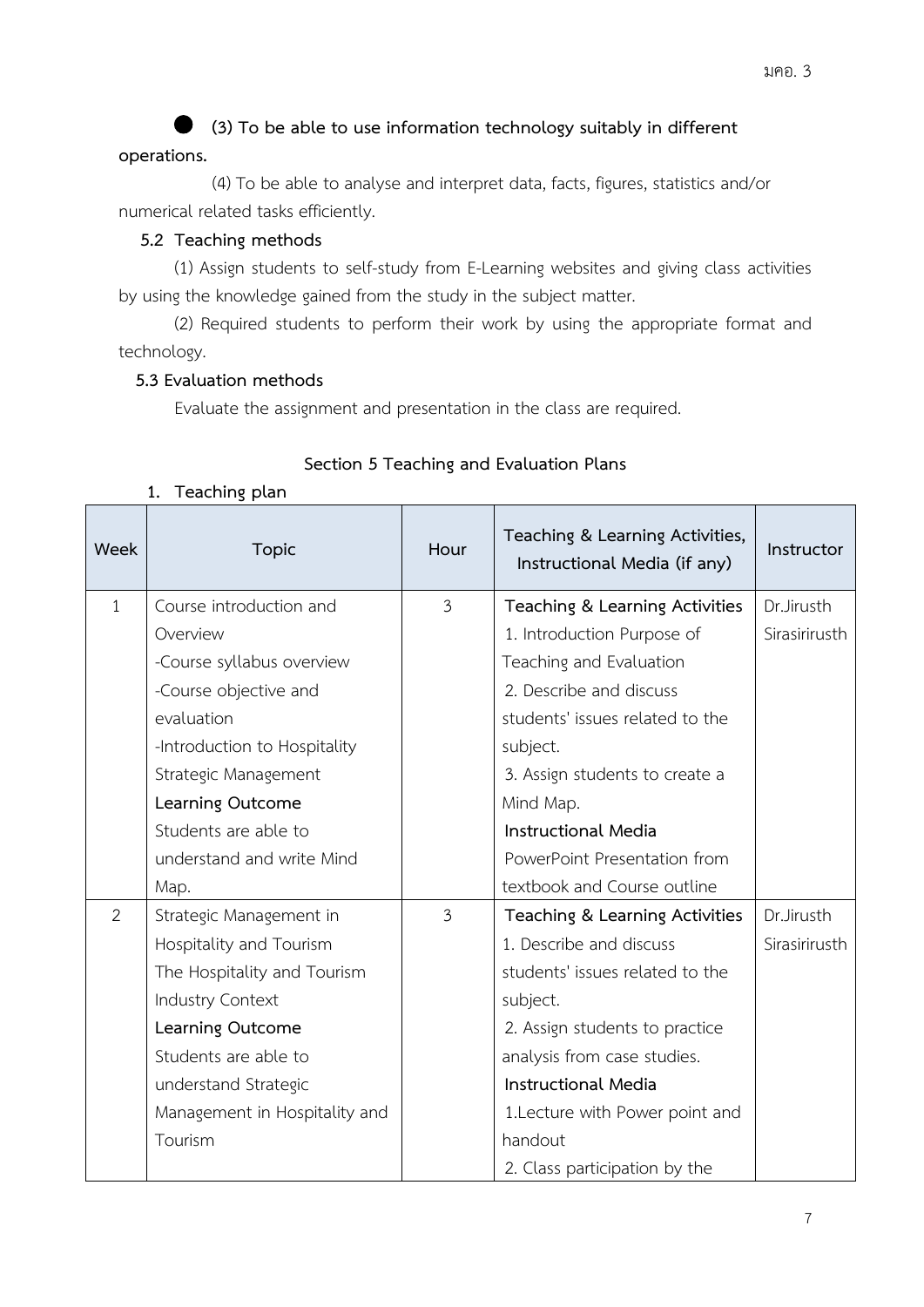| Week           | <b>Topic</b>                | Hour           | Teaching & Learning Activities,<br>Instructional Media (if any) | Instructor    |
|----------------|-----------------------------|----------------|-----------------------------------------------------------------|---------------|
|                |                             |                | student                                                         |               |
|                |                             |                | 3. Q&A                                                          |               |
|                |                             |                | 4. Summary                                                      |               |
| $\mathfrak{Z}$ | Environmental Scanning      | $\mathfrak{Z}$ | Teaching & Learning Activities                                  | Dr.Jirusth    |
|                | Environmental Assessment    |                | 1. Describe and discuss                                         | Sirasirirusth |
|                | Learning Outcome            |                | students' issues related to the                                 |               |
|                | Students are able to        |                | subject.                                                        |               |
|                | understand Environmental    |                | 2. Assign students to practice                                  |               |
|                | Scanning and Environmental  |                | analysis from case studies.                                     |               |
|                | Assessment                  |                | <b>Instructional Media</b>                                      |               |
|                |                             |                | 1. Lecture with Power point and                                 |               |
|                |                             |                | handout                                                         |               |
|                |                             |                | 2. Class participation by the                                   |               |
|                |                             |                | student                                                         |               |
|                |                             |                | 3. Q&A                                                          |               |
|                |                             |                | 4. Summary                                                      |               |
| $\overline{4}$ | The external environment    | 3              | Teaching & Learning Activities                                  | Dr.Jirusth    |
|                | analysis                    |                | 1. Describe and discuss                                         | Sirasirirusth |
|                | The internal environment    |                | students' issues related to the                                 |               |
|                | analysis                    |                | subject.                                                        |               |
|                | Learning Outcome            |                | 2. Assign students to practice                                  |               |
|                | Students are able to        |                | analysis from case studies.                                     |               |
|                | understand The external and |                | <b>Instructional Media</b>                                      |               |
|                | The internal environment    |                | 1. Lecture with Power point and                                 |               |
|                | analysis                    |                | handout                                                         |               |
|                |                             |                | 2. Class participation by the                                   |               |
|                |                             |                | student                                                         |               |
|                |                             |                | 3. Q&A                                                          |               |
|                |                             |                | 4. Summary                                                      |               |
| 5              | Strategy and Competitive    | $\mathfrak{Z}$ | Teaching & Learning Activities                                  | Dr.Jirusth    |
|                | Advantage - Generic         |                | 1. Describe and discuss                                         | Sirasirirusth |
|                | competitive strategies      |                | students' issues related to the                                 |               |
|                | Learning Outcome            |                | subject.                                                        |               |
|                | Students are able to        |                | 2. Assign students to practice                                  |               |
|                | understand Strategy and     |                | analysis from case studies.                                     |               |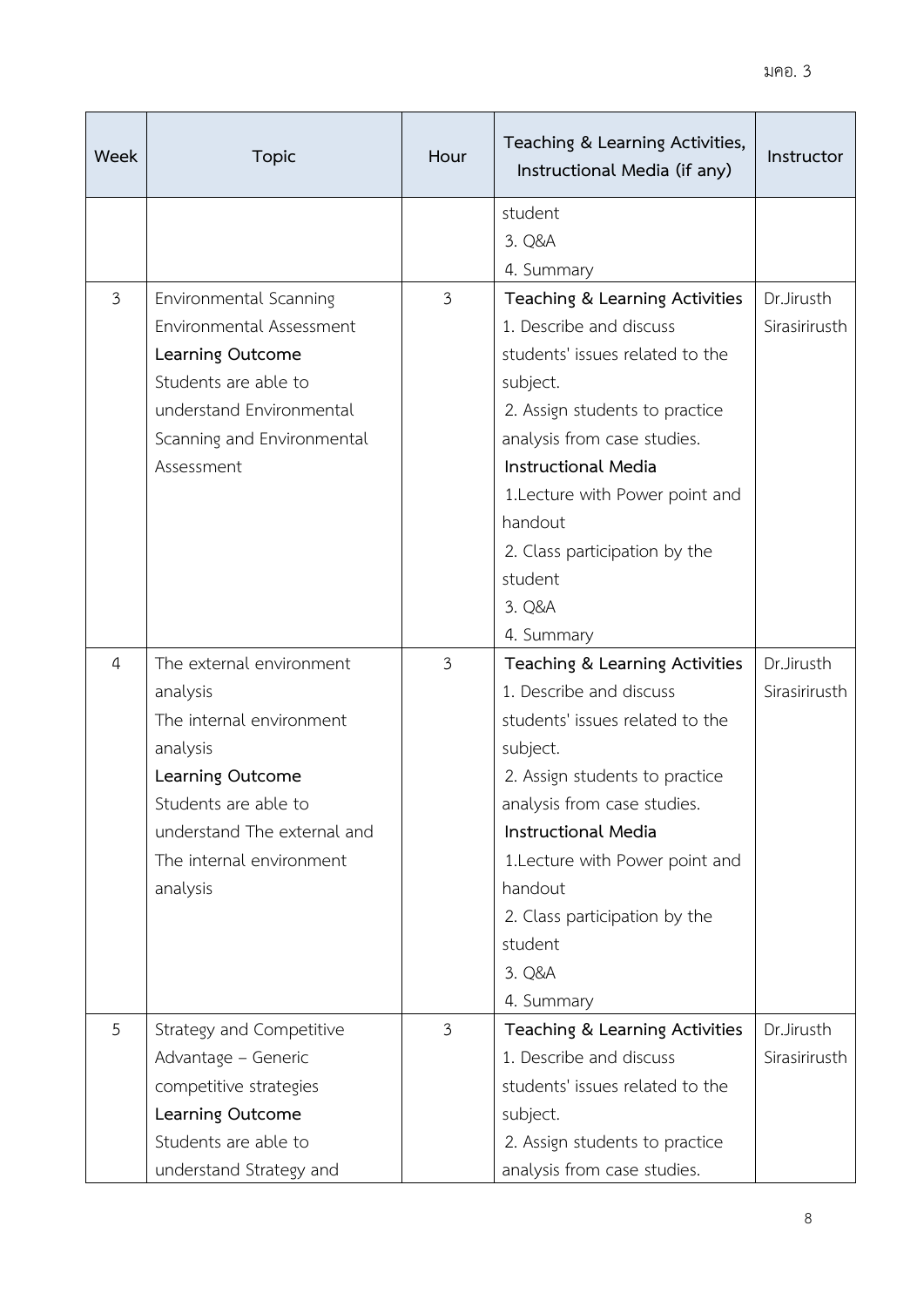| Week           | <b>Topic</b>                                                                                                                                                                              | Hour           | Teaching & Learning Activities,<br>Instructional Media (if any)                                                                                                                                                                                                                                                    | Instructor                  |
|----------------|-------------------------------------------------------------------------------------------------------------------------------------------------------------------------------------------|----------------|--------------------------------------------------------------------------------------------------------------------------------------------------------------------------------------------------------------------------------------------------------------------------------------------------------------------|-----------------------------|
|                | Competitive Advantage.                                                                                                                                                                    |                | <b>Instructional Media</b><br>1. Lecture with Power point and<br>handout<br>2. Class participation by the<br>student<br>3. Q&A<br>4. Summary                                                                                                                                                                       |                             |
| 6              | Strategy and Competitive<br>Advantage (Con't.) plus Studied<br>visit @ Rayong<br>Learning Outcome<br>Students are able to appreciate<br>the actual Strategy and<br>Competitive Advantage. | $\mathfrak{Z}$ | Teaching & Learning Activities<br>Describe and discuss students'<br>issues related to the subject.<br><b>Instructional Media</b><br>1. Lecture by Guess speaker<br>2. Group activities<br>3. Q&A<br>4. Summary                                                                                                     | Dr.Jirusth<br>Sirasirirusth |
| $\overline{7}$ | Business-Level Strategies<br>Learning Outcome<br>Students are able to<br>understand Business-Level<br>Strategies                                                                          | 3              | Teaching & Learning Activities<br>1. Describe and discuss<br>students' issues related to the<br>subject.<br>2. Assign students to practice<br>analysis from case studies.<br>Instructional Media<br>1. Lecture with Power point and<br>handout<br>2. Class participation by the<br>student<br>3. Q&A<br>4. Summary | Dr.Jirusth<br>Sirasirirusth |
| 8              | Corporate-Level Strategies<br>Learning Outcome<br>Students are able to<br>understand Corporate-Level<br>Strategies                                                                        | 3              | Teaching & Learning Activities<br>1. Describe and discuss<br>students' issues related to the<br>subject.<br>2. Assign students to practice<br>analysis from case studies.<br>Instructional Media                                                                                                                   | Dr.Jirusth<br>Sirasirirusth |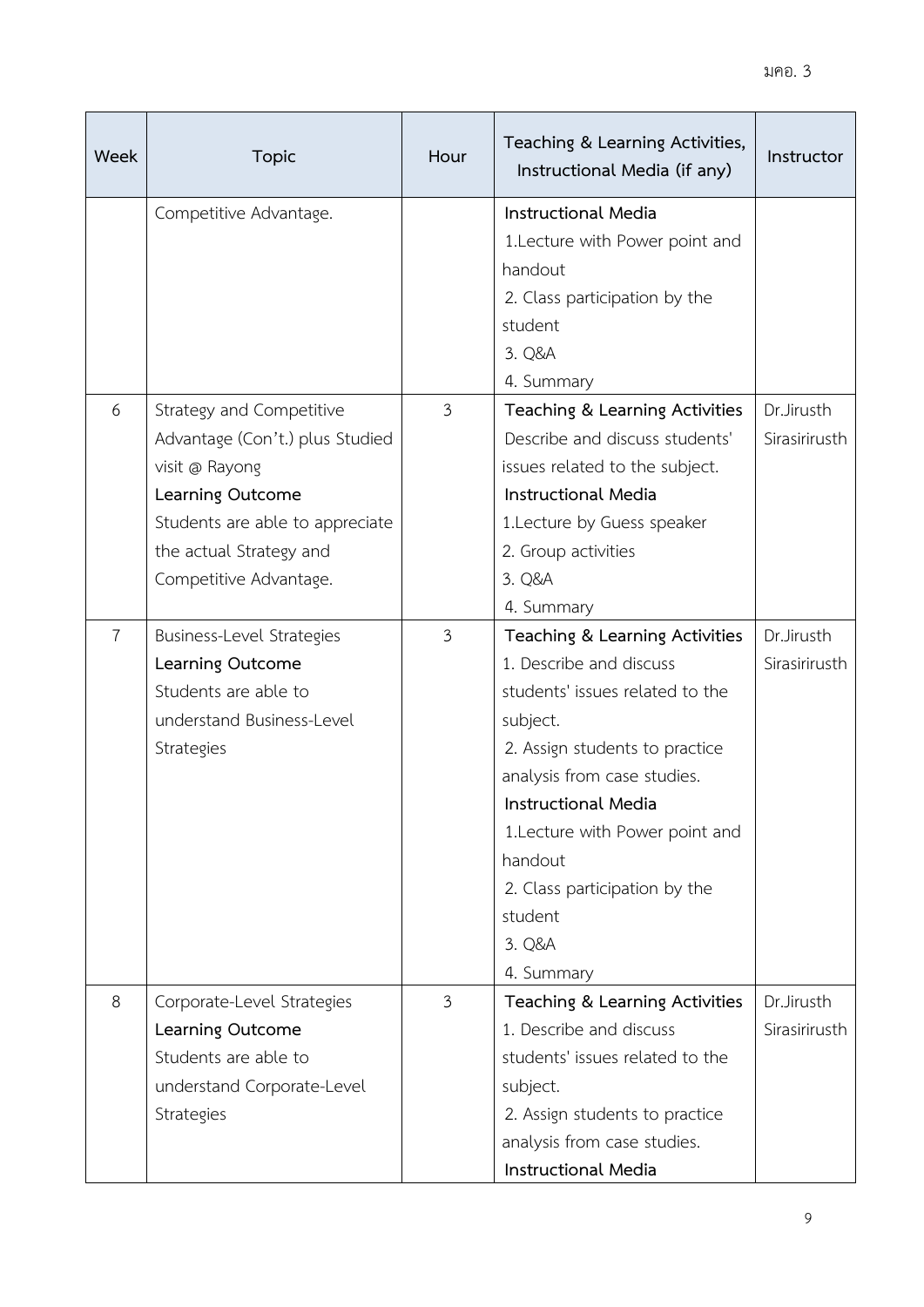| Week | <b>Topic</b>                                 | Hour           | Teaching & Learning Activities,<br>Instructional Media (if any)                        | Instructor                  |
|------|----------------------------------------------|----------------|----------------------------------------------------------------------------------------|-----------------------------|
|      |                                              |                | 1. Lecture with Power point and<br>handout<br>2. Class participation by the<br>student |                             |
|      |                                              |                | 3. Q&A                                                                                 |                             |
|      |                                              |                | 4. Summary                                                                             |                             |
| 9    | Strategy Formation - Strategy<br>Formulation | $\mathfrak{Z}$ | Teaching & Learning Activities<br>1. Describe and discuss                              | Dr.Jirusth<br>Sirasirirusth |
|      | Learning Outcome                             |                | students' issues related to the                                                        |                             |
|      | Students are able to                         |                | subject.                                                                               |                             |
|      | understand Strategy Formation                |                | 2. Assign students to practice                                                         |                             |
|      |                                              |                | analysis from case studies.                                                            |                             |
|      |                                              |                | <b>Instructional Media</b>                                                             |                             |
|      |                                              |                | 1. Lecture with Power point and                                                        |                             |
|      |                                              |                | handout                                                                                |                             |
|      |                                              |                | 2. Class participation by the                                                          |                             |
|      |                                              |                | student                                                                                |                             |
|      |                                              |                | 3. Q&A                                                                                 |                             |
|      |                                              |                | 4. Summary                                                                             |                             |
| 10   | Strategy Implementation                      | $\mathfrak{Z}$ | Teaching & Learning Activities                                                         | Dr.Jirusth                  |
|      | Learning Outcome                             |                | 1. Describe and discuss                                                                | Sirasirirusth               |
|      | Students are able to                         |                | students' issues related to the                                                        |                             |
|      | understand Strategy                          |                | subject.                                                                               |                             |
|      | Implementation                               |                | 2. Assign students to practice<br>analysis from case studies.                          |                             |
|      |                                              |                | <b>Instructional Media</b>                                                             |                             |
|      |                                              |                | 1. Lecture with Power point and                                                        |                             |
|      |                                              |                | handout                                                                                |                             |
|      |                                              |                | 2. Class participation by the                                                          |                             |
|      |                                              |                | student                                                                                |                             |
|      |                                              |                | 3. Q&A                                                                                 |                             |
|      |                                              |                | 4. Summary                                                                             |                             |
| 11   | Integrating Strategic Change                 | $\mathfrak{Z}$ | Teaching & Learning Activities                                                         | Dr.Jirusth                  |
|      | Learning Outcome                             |                | 1. Describe and discuss                                                                | Sirasirirusth               |
|      | Students are able to                         |                | students' issues related to the                                                        |                             |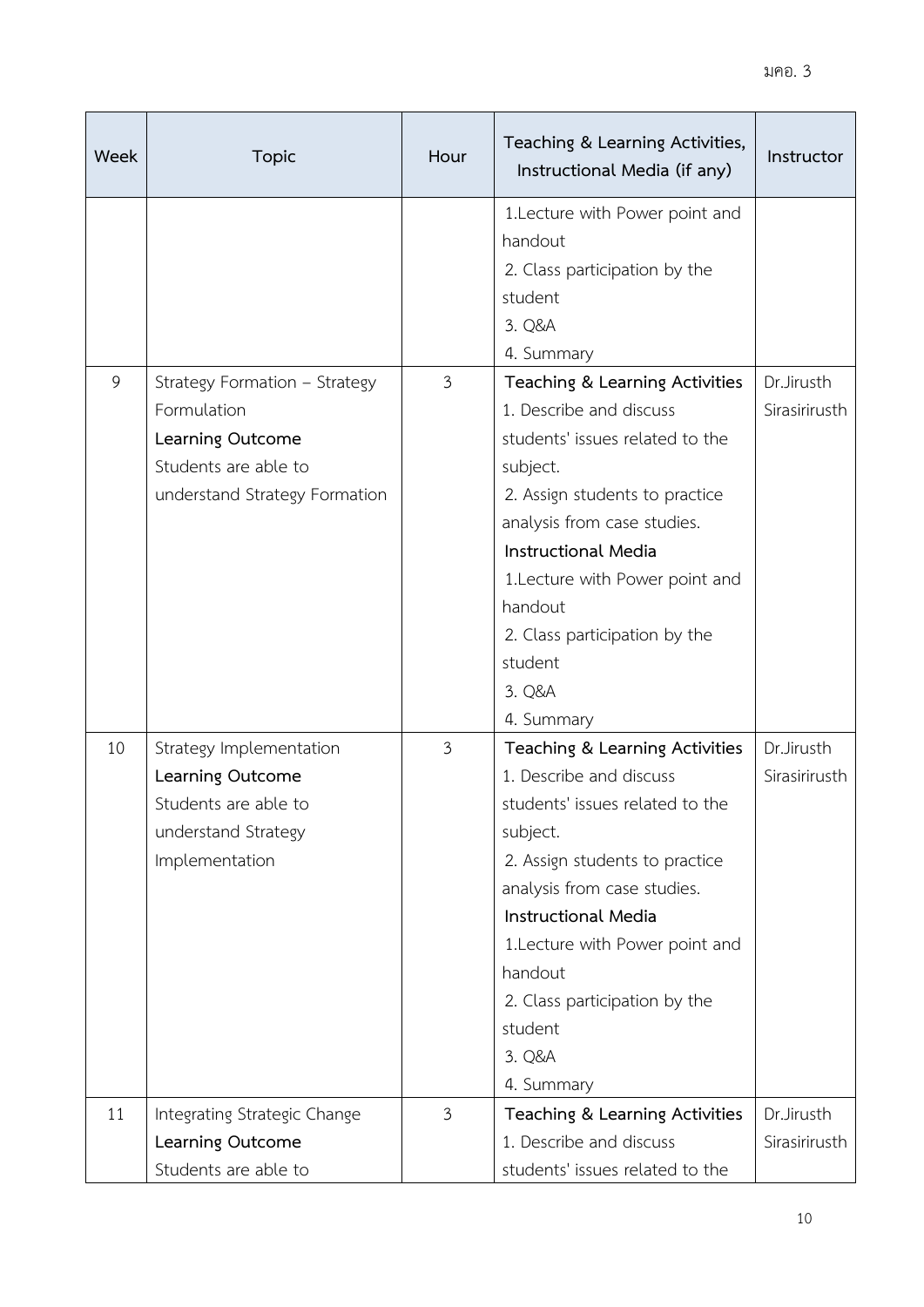| Week | <b>Topic</b>                                                                                                   | Hour           | Teaching & Learning Activities,<br>Instructional Media (if any)                                                                                                                                                                                                                                                                         | Instructor                  |
|------|----------------------------------------------------------------------------------------------------------------|----------------|-----------------------------------------------------------------------------------------------------------------------------------------------------------------------------------------------------------------------------------------------------------------------------------------------------------------------------------------|-----------------------------|
|      | understand Integrating Strategic<br>Change                                                                     |                | subject.<br>2. Assign students to practice<br>analysis from case studies.<br><b>Instructional Media</b><br>1. Lecture with Power point and<br>handout<br>2. Class participation by the<br>student<br>3. Q&A                                                                                                                             |                             |
| 12   | Managing Service Quality<br>Learning Outcome<br>Students are able to<br>understand Managing Service<br>Quality | $\mathfrak{Z}$ | 4. Summary<br>Teaching & Learning Activities<br>1. Describe and discuss<br>students' issues related to the<br>subject.<br>2. Assign students to practice<br>analysis from case studies.<br><b>Instructional Media</b><br>1. Lecture with Power point and<br>handout<br>2. Class participation by the<br>student<br>3. Q&A<br>4. Summary | Dr.Jirusth<br>Sirasirirusth |
| 13   | Leadership & Strategy<br>Learning Outcome<br>Students are able to<br>understand Leadership &<br>Strategy       | $\mathfrak{Z}$ | Teaching & Learning Activities<br>1. Describe and discuss<br>students' issues related to the<br>subject.<br>2. Assign students to practice<br>analysis from case studies.<br><b>Instructional Media</b><br>1. Lecture with Power point and<br>handout<br>2. Class participation by the<br>student<br>3. Q&A                             | Dr.Jirusth<br>Sirasirirusth |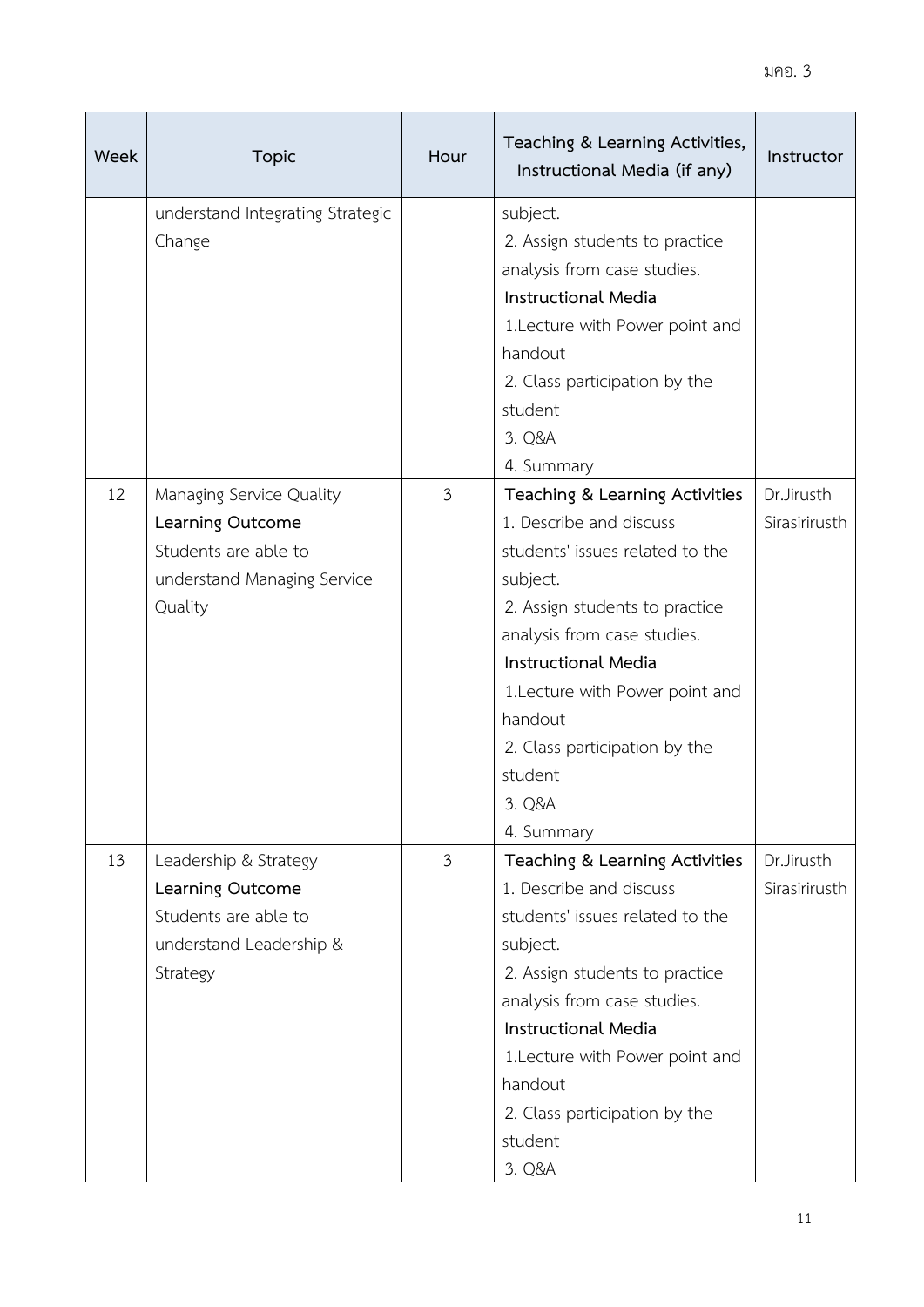| Week | Topic                           | Hour              | Teaching & Learning Activities,<br>Instructional Media (if any) | Instructor    |
|------|---------------------------------|-------------------|-----------------------------------------------------------------|---------------|
|      |                                 |                   | 4. Summary                                                      |               |
| 14   | Leadership & Strategy (Con't.)  | $\overline{3}$    | Teaching & Learning Activities                                  | Dr.Jirusth    |
|      | Learning Outcome                |                   | 1. Describe and discuss                                         | Sirasirirusth |
|      | Students are able to            |                   | students' issues related to the                                 |               |
|      | understand Leadership &         |                   | subject.                                                        |               |
|      | Strategy                        |                   | 2. Assign students to practice                                  |               |
|      |                                 |                   | analysis from case studies.                                     |               |
|      |                                 |                   | <b>Instructional Media</b>                                      |               |
|      |                                 |                   | 1. Lecture with Power point and                                 |               |
|      |                                 |                   | handout                                                         |               |
|      |                                 |                   | 2. Class participation by the                                   |               |
|      |                                 |                   | student                                                         |               |
|      |                                 |                   | 3. Q&A                                                          |               |
|      |                                 |                   | 4. Summary                                                      |               |
| 15   | Moral and ethics in hospitality | $\mathfrak{Z}$    | Teaching & Learning Activities                                  | Dr.Jirusth    |
|      | strategic management,           |                   | Project presentation                                            | Sirasirirusth |
|      | Course summary, and             |                   | <b>Instructional Media</b>                                      |               |
|      | Project presentation            |                   | 1. Class participation by the                                   |               |
|      | Learning Outcome                |                   | student                                                         |               |
|      | Students are able to            |                   | 2. Q&A                                                          |               |
|      | understand Moral and ethics in  |                   | 3. Summary                                                      |               |
|      | hospitality strategic           |                   |                                                                 |               |
|      | management                      |                   |                                                                 |               |
| 16   |                                 | Final Examination |                                                                 | Dr.Jirusth    |
|      |                                 |                   |                                                                 | Sirasirirusth |

# **2. Evaluation plan**

| <b>Activities</b> | Expected         | Methods                      | Week               | Percentage |
|-------------------|------------------|------------------------------|--------------------|------------|
|                   | outcomes         |                              |                    |            |
|                   | Attendance       | Observe on time              | $1 - 15$           | 10         |
|                   | and              | attendance. Participation in |                    |            |
|                   | participation in | class                        |                    |            |
|                   | classroom        |                              |                    |            |
|                   | activities.      |                              |                    |            |
| 2                 | Individual task  | - Evaluate on time           | 3, 5, 7, 9, 11, 13 | 20         |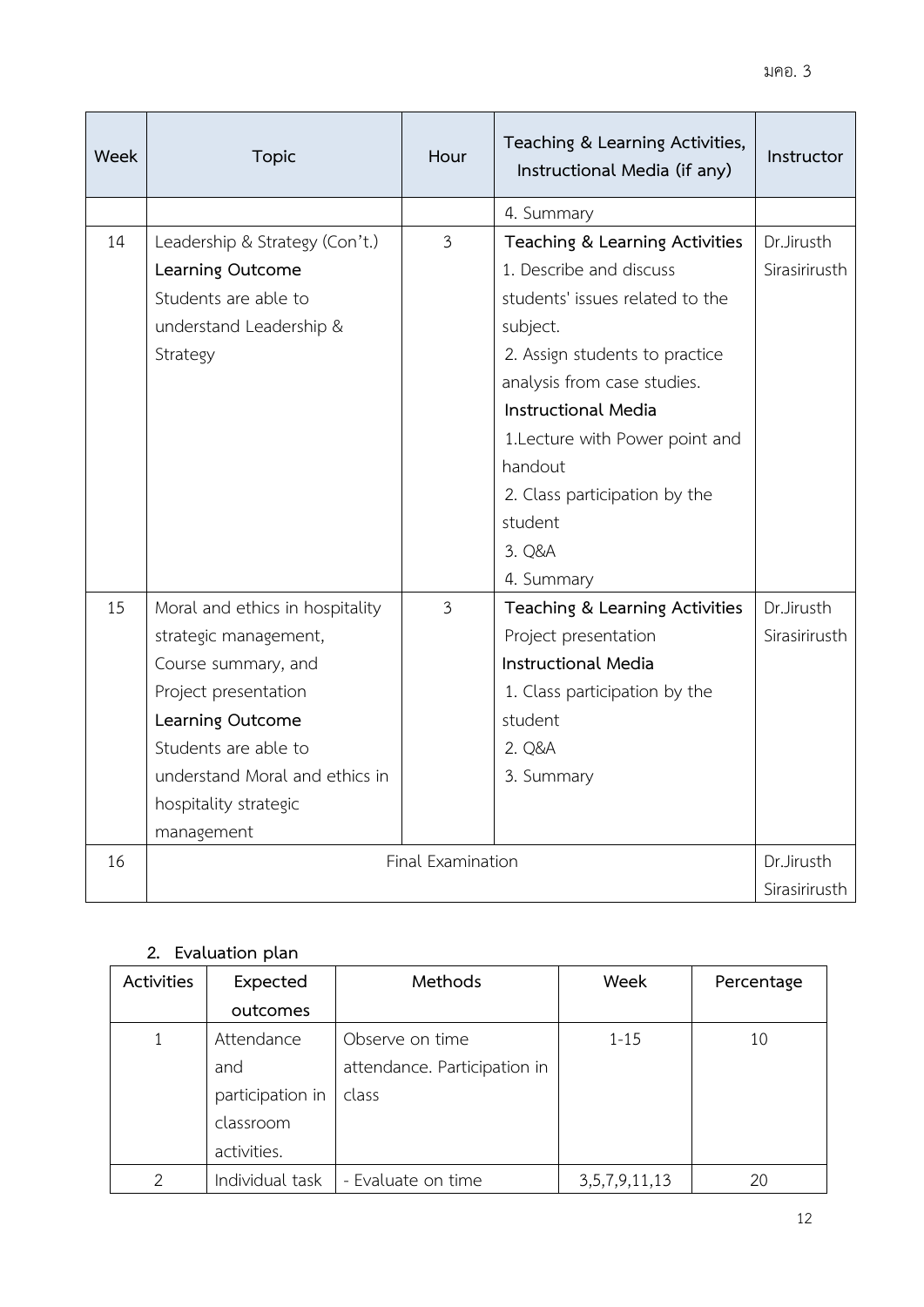|                | assigned /           | delivery.                   |      |    |
|----------------|----------------------|-----------------------------|------|----|
|                | Sub-test             | - Evaluation of the quality |      |    |
|                |                      | of work / score obtained    |      |    |
|                |                      | from the exam.              |      |    |
| $\mathfrak{Z}$ | Group                | - Evaluate on time          | 6,15 | 40 |
|                | assignment           | delivery.                   |      |    |
|                | Analysis of          | - Evaluation of quality of  |      |    |
|                | <b>Business Case</b> | work                        |      |    |
|                | Studies /            | - Presentation              |      |    |
|                | <b>Business</b>      |                             |      |    |
|                | Product              |                             |      |    |
|                | Development          |                             |      |    |
|                | through              |                             |      |    |
|                | Strategic            |                             |      |    |
|                | Management           |                             |      |    |
|                | Process              |                             |      |    |
| $\overline{4}$ | Final                | Score from the final        | 16   | 30 |
|                | examination          | examination                 |      |    |

## **Evaluation**

Evaluate the learning outcome using the university benchmark score (70%) : Final examination (30%)

## **Section 6 Teaching Materials and Resources**

## **1. Texts and main documents**

Cathy A. Enz. (2010). Hospital Strategic Management (Concept and cases). John Wiley & Sons, Inc.

## **2. Documents and important information**

|   | Thompson, A. A., Peteraf, M. A., Gamble, J. E. & Strickland, A. J. (2014). Crafting and |
|---|-----------------------------------------------------------------------------------------|
|   | executing strategy: The quest for competitive advantage concepts and cases              |
|   | (19th ed). Singapore: McGraw-Hill Education.                                            |
| 2 | Thomas L. Wheelen & David Hunger (2012). Strategic Management and Business              |
|   | Policy (Toward Global Sustainability). Prentice Hall.                                   |
|   | [ISBN 13: 978-0-13-215322-5]                                                            |